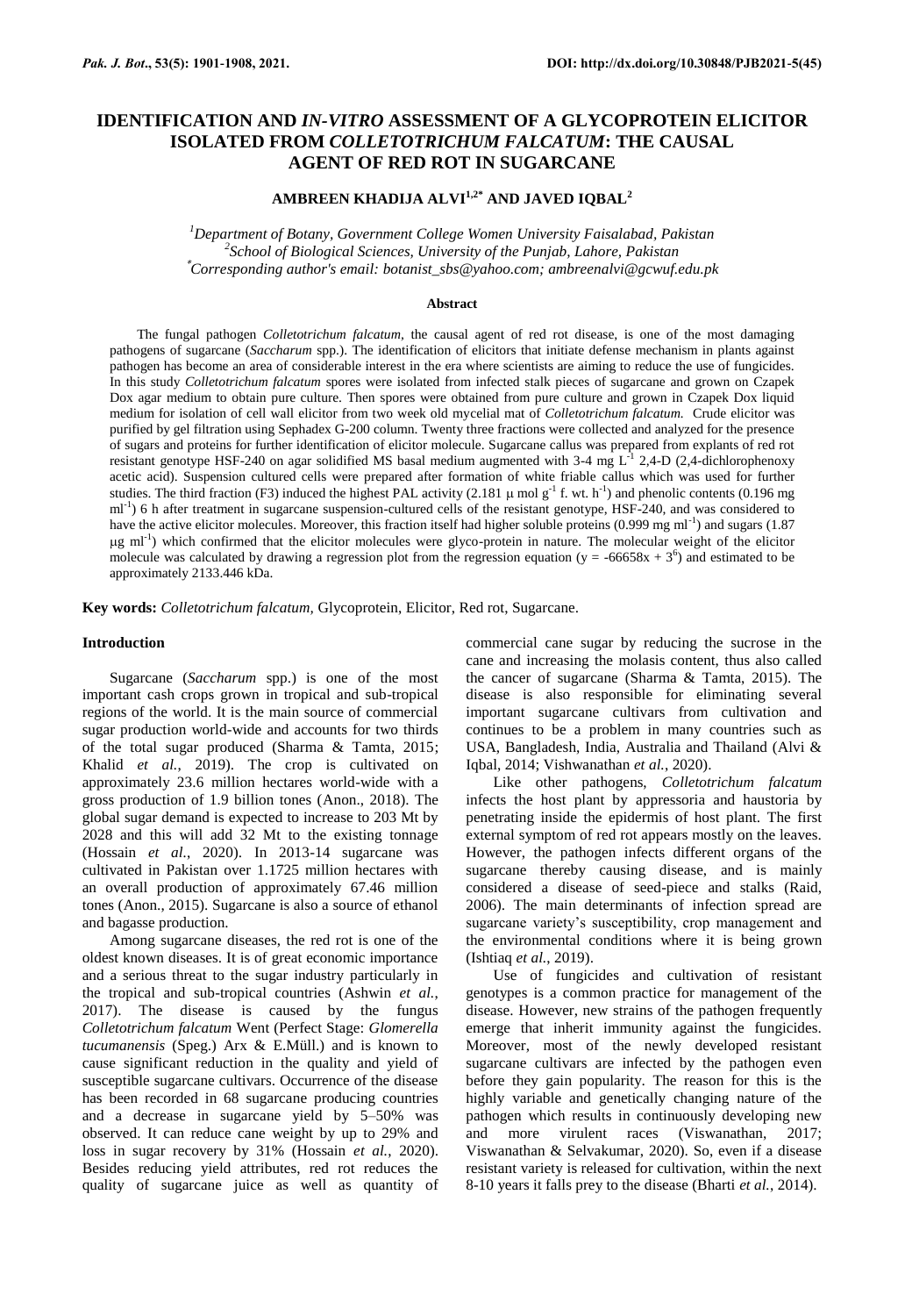Host plants have the ability to perceive pathogen associated molecules as a first level of defense. This results in plant resistance as a result of effective defense response triggered by the recognition of specific pathogen molecules. In higher plants these signaling molecules may be elicitors specific to a particular strain or other phytopathogen origin chemical derivatives (Ors *et al.*, 2019). So far elicitors have been isolated from various organisms, including bacteria, viruses, oomycete and fungi (Chen *et al.*, 2014). The structure and chemical nature of elicitors is highly conserved and may consist of a variety of different molecules such as peptides, polysaccharides, glycoproteins, glycosphignolipids etc. Moreover, these elicitor molecules induce and activate defense responses in host plants (Pettongkhao & Churngchow, 2019).

Reducing the use of pesticides has become a priority in many countries with the aim of environmental sustainability and health protection. In this regards, the use of elicitors is a promising alternative to fungicides. Elicitor molecules stimulate the immune response and boost the defense state in the host plants. They activate secondary metabolic pathways and mobilize signaling molecules involved in early signaling response to pathogens (Ben Salah, 2018). Elicitor molecules may induce oxidative bursts trapping the pathogens in dead cells. They also induce changes in cell wall composition making them impenetrable to the pathogen as well as synthesis of antimicrobial compounds, ultimately inducing resistance in the host plant. Thus, elicitors are a potential solution to reducing the use of fungicides (Naveen *et al.*, 2013; Le Mire *et al.*, 2019).

Various biochemical compounds and enzymes can be used to determine the induction of pathogen resistance in host cells. Phenylalanine ammonia lyase is one of the most important plant enzymes of the phenylpropanoid metabolic pathway. It is known to induce defense related changes in the host tissue. In some previous studies, the increased activity of PAL enzyme has been shown to have a positive correlation with red-rot resistance of sugarcane (Vishwanathan, 2012; Sharma & Tamta, 2015). Other molecules produced as a result of pathogen attack include a variety of phenolic compounds (Tahsili *et al.*, 2014).

The current study was conducted to identify the chemical nature of *Colletotrichum falcatum* associated elicitor molecule isolated from cell wall of red rot fungus. In addition, the elicitor molecule was evaluated for elicitation of PAL enzyme activity and accumulation of phenolics in sugarcane cell suspension.

# **Materials and Methods**

**Growth and preservation of fungal (***Colletotrichum falcatum***) colony:** Infected cane pieces (1-1.5 cm) were obtained from the Shakarganj Sugarcane Research Institute (SSRI), Jhang and placed on autoclaved agar (2%) water medium in Petri plates. The fungal colonies were allowed to grow for 7-8 days in dark at 25°C in an incubator and identified under microscope. Pure fungal colonies were obtained on Czapek Dox agar Medium (Czapek, 1902-1903; Dox, 1910) and verified by Koch's postulates (1893) (Table 1).

| Table 1. Czapek Dox agar medium (for 100 ml). |  |
|-----------------------------------------------|--|
|                                               |  |

| <b>Nutrient</b>   | ี∵⇔<br>Quantity  |
|-------------------|------------------|
| NaNO <sub>3</sub> | $0.3$ g          |
| $K_2HPO_4$        | $0.1$ g          |
| MgSO <sub>4</sub> | $0.05$ g         |
| KCl               | $0.05$ g         |
| FeSO <sub>4</sub> | $0.001$ g        |
| Sucrose           | 3g               |
| Agar              | 1.5 <sub>g</sub> |
| pH                | 6.4 to 6.5       |

\*To avoid bacterial contamination, an antibiotic chloromycetin as 250 mg tablet / 500 mL was added just before pouring in Petri plates

**Collection of spores in water suspension:** For the extraction of fungal spores, fresh purified fungal colonies were used. After sufficient growth of fungus, autoclaved distilled water was poured into Petri-plates containing pure colonies and swirled gently. The distilled water containing the spore suspension was then collected in a sterilized test tube.

**Spore count using haemocytometer:** Fungal spores were identified and number of viable spores  $mL^{-1}$  of suspension were counted using a haemocytometer under a microscope (Model Zeiss). The total number of spores per mL was calculated by the following formula:

Number of spores in four cubes =  $4 \times 16 \times 10^4$  spores mL<sup>-1</sup>

**Preparation of cell wall elicitor of fungus:** The fungal cell wall elicitor was prepared following the method of Albersheim and Anderson-Prouty (1975). Monoconidial culture of the fungus was multiplied on Czapek Dox liquid medium pH  $6.4$  at  $25^{\circ}$ C in 100 mL glass jars. One ml fungal spore suspension containing  $3.072 \times 10^6$ spores/ml of *Colletotrichum falcatum* was added to each iar. The jars were incubated at  $25^{\circ}$ C in the dark in a refrigerated incubator keeping the surface flat to provide maximum surface area for cultures. A control culture medium without fungal suspension was also prepared to serve as blank.

**Extraction of mycelial cell wall:** Fungal mycelial mats were harvested from two week old liquid cultures using cheese cloth. Mycelia were homogenized using 5 ml of double distilled water per g wet weight. The filtrate was collected using a coarse filter paper (or coarse sintered glass funnel) and the residues obtained on the filter were saved. The residues were homogenized three more times in water and once in chloroform: methanol (1:1) and finally in acetone. The preparation was air-dried. This was referred to as mycelial cell wall fraction.

**Preparation of crude extract of elicitor:** One g of above extracted mycelial cell wall was suspended in 100 ml distilled water and autoclaved for 20 minutes at 120°C. The autoclaved suspension was filtered through a coarse sintered glass funnel (or coarse filter paper) and centrifuged at 9000 rpm at room temperature for 10 min. till solution was clear. The extract was concentrated to 10 mL under reduced pressure (at  $-40^{\circ}$ C and 0.003 mbar) in a freeze drier (Model Christ, Alpha 1-4 LD).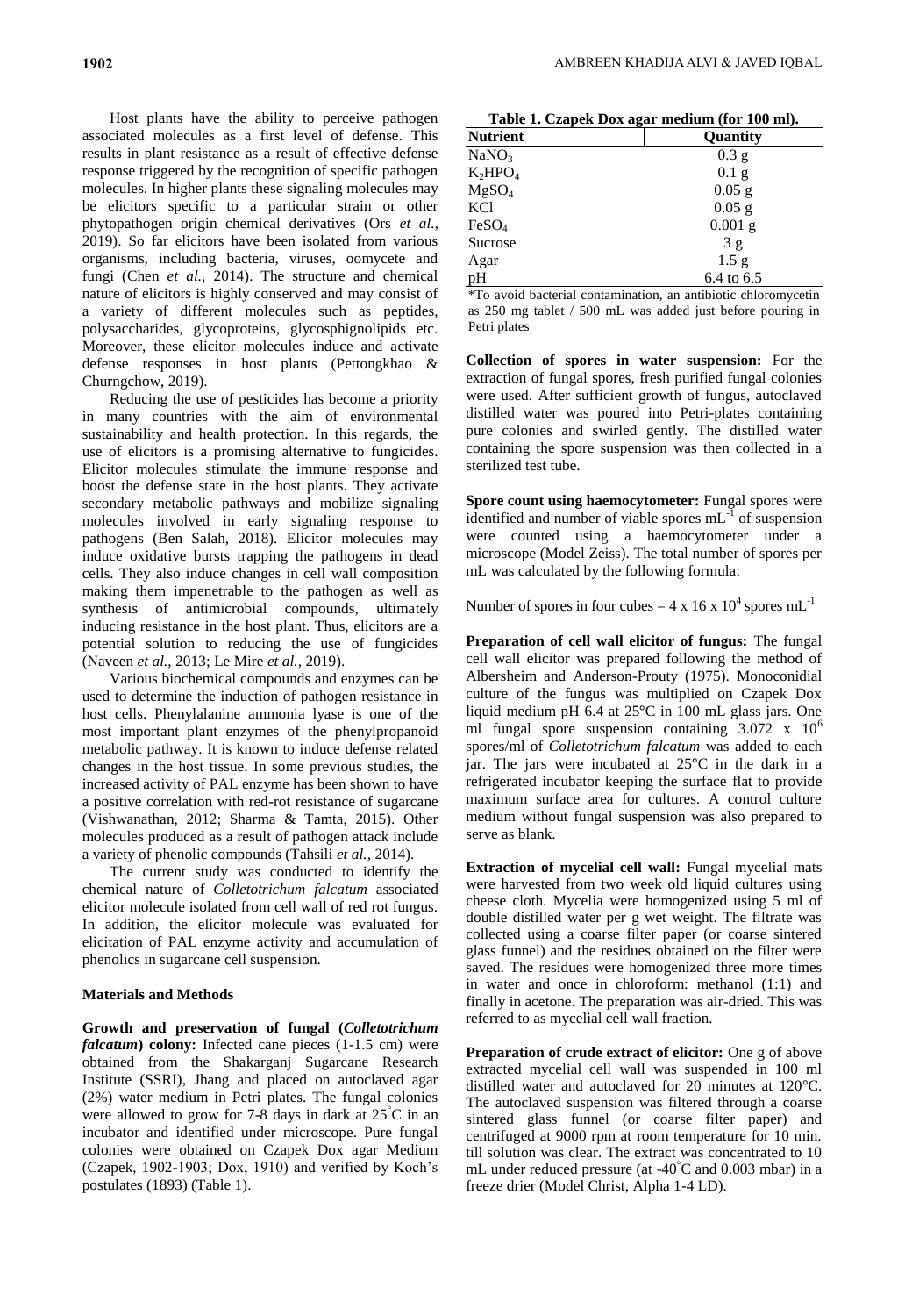**Partial purification and determination of molecular weight of elicitor:** For determination of the molecular weight of elicitor the crude elicitor was purified by gel filtration using Sephadex G-200 column (1.5x45 cm) as described by Ramesh-Sunder *et al*., (2002). The void volume of the column was determined from the elution pattern of the tracking dyes Blue Dextran 2000 (D5751, Sigma; Mol. Wt. 2000 kDa) and yellow peridoxal 5′ phosphate (P9255, Sigma; Mol. Wt. 247.14 Da). One ml of crude extract was applied to the column and 3 ml fractions were collected by passing degassed distilled water through the column. Twenty three fractions were separated after disposing 5 ml of void volume which was supposed to have no elicitor molecules. The column was run with crude elicitor extract for five times and fractions corresponding to carbohydrate and protein peaks were pooled to make a volume of 15 ml in each fraction (Ramesh-Sunder *et al*., 2002). The pooled fractions containing the elicitor were freeze dried under reduced pressure (at  $-40^{\circ}$ C and 0.003 mbar) in a freeze drier (Model Christ, Alpha 1-4 LD) and the final concentration of partially purified extract of elicitor was made 0.1 g per 100 ml of distilled water which was further used in biochemical assay. The molecular weight of the elicitor was computed from a standard plot developed from eluate volume against molecular weights of both tracking dyes as described by Whitaker, (1963), Andrews (1964) and Feliss & Martinez-Carrion (1970).

**Biochemical analysis of elicitor:** The collected fractions and a control were analyzed for hexose by anthrone method (Dische, 1962) and protein content by modified Lowry Assay method (Bensodoun & Weinstein, 1976).

**Callus induction and maintenance:** The induction and maintenance of sugarcane callus was carried out on agar solidified MS basal medium (Murashige & Skoog, 1962) supplemented with  $3-4$  mg L<sup>-1</sup> 2, 4-D (2,4dichlorophenoxy acetic acid) (Table 2). The shoot apical meristems (explants) were sterilized with ethanol (70%) and washed twice with sterilized distilled water. The 1-2 mm thick explant disks were cut and placed on sterilized callus induction medium in glass tubes and incubated in a growth room at  $26\pm1$ °C under dark conditions for two weeks for callus induction. After two weeks, the culture tubes were transferred to 16/8 h day/night photoperiod for further growth. The conditions of growth room were: PAR 1200  $\mu$  mol m<sup>-2</sup> s<sup>-1</sup>; RH 60%, temperature 27 $\pm$ 1. After 6 weeks of growth in the induction medium, the callus was sub-cultured on maintenance medium (same composition to that of callus induction medium) under aseptic conditions.

|  |  | Table 2. Stock solutions used for callus induction (Murashige & Skoog, 1962). |
|--|--|-------------------------------------------------------------------------------|
|  |  |                                                                               |

| <b>Salt</b>                          | Amount used for preparation of<br>stock solution $L^{-1}$ | Volume of stock solution to be<br>used for 1 L working solution |  |
|--------------------------------------|-----------------------------------------------------------|-----------------------------------------------------------------|--|
| Micronutrients (20x)                 |                                                           |                                                                 |  |
| NH <sub>4</sub> NO <sub>3</sub>      | 33 <sub>g</sub>                                           |                                                                 |  |
| KNO <sub>3</sub>                     | 38 <sub>g</sub>                                           |                                                                 |  |
| CaCl <sub>2</sub> .2H <sub>2</sub> O | 8.8 g                                                     | 50 ml                                                           |  |
| MgSO <sub>4</sub> .7H <sub>2</sub> O | 7.4 g                                                     |                                                                 |  |
| $KH_2PO_4$                           | $3.4\text{ g}$                                            |                                                                 |  |
| Micronutrients (100x)                |                                                           |                                                                 |  |
| MnSO <sub>4</sub>                    | $2.23$ g                                                  |                                                                 |  |
| ZnSO <sub>4</sub>                    | $0.86$ g                                                  |                                                                 |  |
| $H_3BO_4$                            | $0.62$ g                                                  |                                                                 |  |
| KI                                   | $0.083$ g                                                 | 10 <sub>ml</sub>                                                |  |
| NaMoO <sub>4</sub>                   | $0.025$ g                                                 |                                                                 |  |
| CoCl <sub>2</sub>                    | $0.0025$ g                                                |                                                                 |  |
| CuSO <sub>4</sub>                    | $0.0025$ g                                                |                                                                 |  |
| Fe EDTA (200x)                       |                                                           |                                                                 |  |
| FeSO <sub>4</sub>                    | $0.557$ g                                                 | 5 <sub>ml</sub>                                                 |  |
| Na EDTA                              | $0.745$ g                                                 |                                                                 |  |
| Vitamins (100x)                      |                                                           |                                                                 |  |
| Glycine                              | $0.2$ g                                                   |                                                                 |  |
| Nicotinic acid                       | $0.05$ g                                                  | 10 <sub>ml</sub>                                                |  |
| Pyridoxine HCl                       | $0.05$ g                                                  |                                                                 |  |
| Thiamine HCl                         | $0.01$ g                                                  |                                                                 |  |
| <b>Carbon source</b>                 |                                                           |                                                                 |  |
| Sucrose                              | 30 g (3%)                                                 | 3 %                                                             |  |
| Solidifying agent                    |                                                           |                                                                 |  |
| Agar                                 | 0.7 or 0.8%                                               | 0.7 or 0.8%                                                     |  |
| i) Callogenesis                      |                                                           |                                                                 |  |
| 2,4-D (Dichlorophenoxy acetic acid)  | 1 mg                                                      | 3.5 ml                                                          |  |

The pH of the working solution was adjusted to 5.74 using 1N NaOH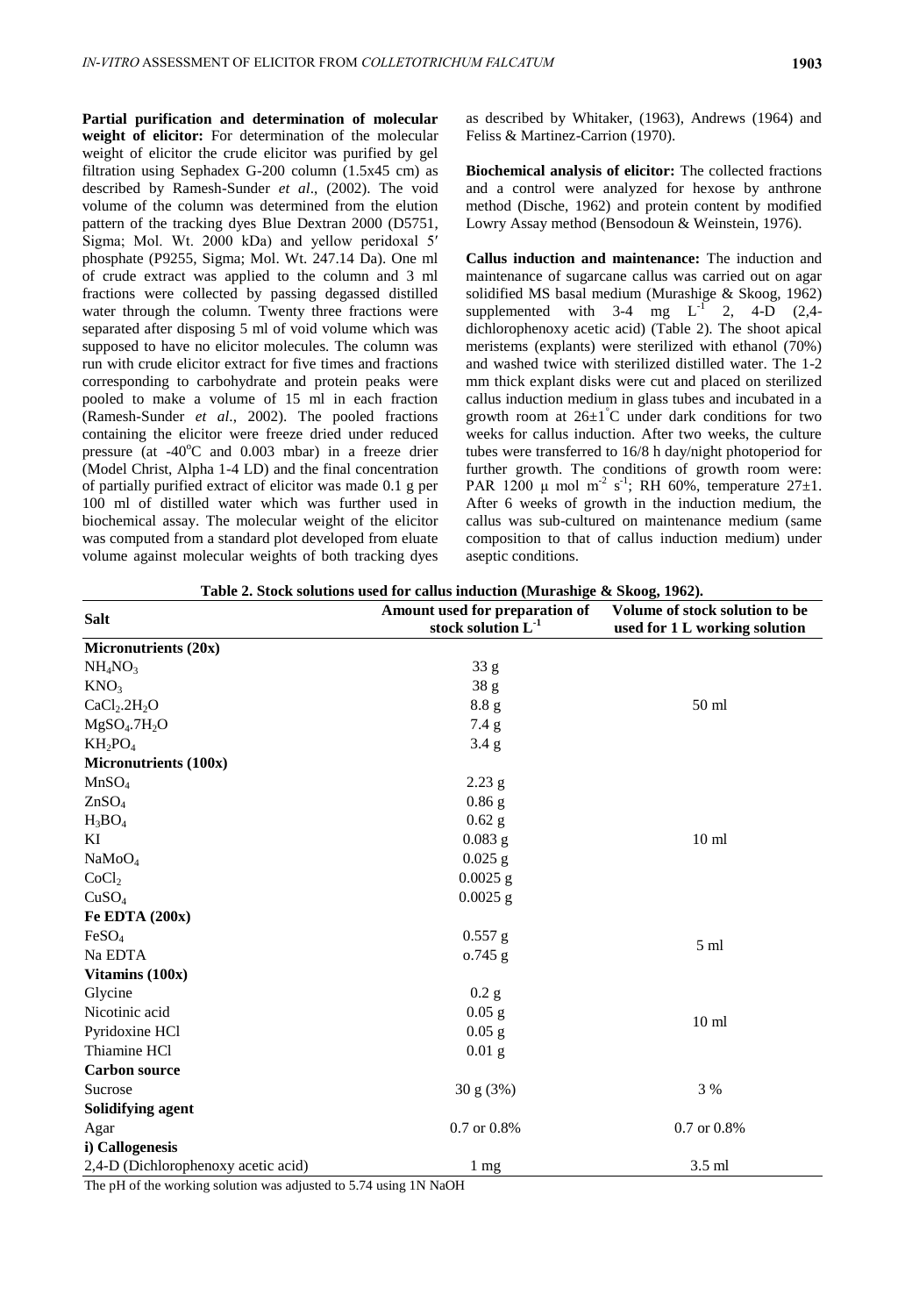**Preparation of suspension cultured cells of sugarcane:**  Hundred ml Erlenmeyer flasks were washed and sterilized. Liquid MS medium (without agar) was prepared and pH was adjusted to 5.74 using 0.1 M NaOH (Table 2). Twenty ml of liquid MS medium was poured into each flask and autoclaved for 15 min at standard recommended temperature and pressure. The flasks were allowed to stand in tissue culture room for three days to check for contamination. Approximately 0.5 g friable and whitish callus was added to each flask which was then placed on orbital shaker at 28°C and 100-120 rpm for five days. The flasks were checked for contamination.

**Application of fungal elicitor to cell suspension:**  Solutions for determination of cell wall elicitor from collected fractions were prepared with a concentration of 0.1 g in 100 ml autoclaved deionized double distilled water. In each flask containing sugarcane suspension cultured cells, 100 µl cell wall elicitor was added and flasks were again placed in an orbital shaker. Suspensioncultured cells were collected 6 h after treatment with elicitor for biochemical analysis by centrifugation at 1000xg at  $4^{\circ}$ C for 5 min.

**Biochemical analysis of sugarcane suspension cultured cells:** Further biochemical tests were performed after applying the elicitor fractions to suspension culture of the resistant sugarcane genotype HSF-240 and changes in total phenols and phenylalanine ammonia lyase (PAL) activity was determined 6 h after treatment with each elicitor fraction. The fractions causing a significant change in both these parameters were considered to contain elicitor molecules and used for the determination of molecular weight.

**Total phenols:** Total phenols were determined following the method of Folin-Ciocalteu Assay (Singleton & Rossi, 1965). A standard curve was made for working standards of tannic acid to and concentration of phenols was calculated in mg  $g^{-1}$ .

**Phenylalanine ammonia lyase (PAL) EC 4.3.1.5:** The activity of PAL was determined following the method of Ke & Saltveit (1986) and calculated as concentration/ amount of cinnamic acid produced per g of suspensioncultured cells.

$$
A_o = \epsilon \; x \; c \; x \; L
$$

where,  $\epsilon$  = Extinction coefficient (16596 L mol<sup>-1</sup> cm<sup>-1</sup> for cinnamic acid);  $A = Absorbance$ ;  $L = length of cuvette$  (1 cm);  $c =$  concentration of cinnamic acid calculated as  $(C =$  $A_0 / (\epsilon \times 1) = \text{mol L}^{-1} = \text{mM ml}^{-1}$ 

PAL activity was then calculated as:

Rate of PAL activity =  $(\Delta OD/\epsilon)$  x dilution factor x 2  $x2$  (mM  $g^{-1}$  cells h<sup>-1</sup>).

# **Statistical analysis**

The data obtained for biochemical analysis was analyzed statistically by two-factor factorial Analysis of Variance (ANOVA) technique using a CoStat Computation Package (Cohort, CA, USA). The LSD values (5%) were calculated and used to test significance of means values.

## **Results**

**Soluble sugars:** The concentration of soluble sugars varied significantly in all the elicitor fractions collected by gel filtration (Fig. 1). The highest amounts of soluble sugars were collected in fractions F23, F2 and F22 (3.58, 3.32 and 3.02  $\mu$ g ml<sup>-1</sup>, respectively). This was followed by average amounts of soluble sugars in fractions F9, F3, F21 and F4 (1.91, 1.87, 1.72 and 1.53  $\mu$ g ml<sup>-1</sup>), respectively. No soluble sugars were detected in fractions F5, F8, F14, F15, F16, F17 and F18.

**Soluble proteins:** Variations were also seen in the soluble protein content in all 23 fractions collected at 3 min. intervals (Fig. 1). The maximum soluble protein content were observed in the 22<sup>nd</sup> fraction collected after 66 min  $(1.545 \text{ mg ml}^{-1})$ . Although the fractions F 17 and F 18 also showed considerable soluble proteins (0.966 and 1.023, respectively), however, they lacked any soluble sugars. On the other hand F3 comprised 0.999 mg ml<sup>-1</sup> soluble proteins and was considered a likely candidate. The least amount of soluble proteins was observed in the  $10<sup>th</sup>$  fraction collected after 30 min.  $(0.02 \text{ mg ml}^{-1})$  (Fig. 1).

**Post-elicitor response of callus:** Six hours after application of each elicitor fraction to the suspension culture of the red-rot resistant genotype HSF-240, changes in total phenols and PAL activity were recorded:

**Changes in concentration of phenols:** Changes in phenol content due to post-elicitor response are depicted in (Fig. 2). The amount of total phenols in control suspensioncultured cells of HSF-240 (with no elicitor treatment) was  $0.133$  mg ml<sup>-1</sup>. The highest amount of phenols were recorded for the third fraction  $(0.196 \text{ mg ml}^{-1})$  followed by F19 (0.170 mg ml<sup>-1</sup>). Only two other fractions i.e. F15 and F18 gave total phenols greater than control calli (0.138 and  $0.136$  mg ml<sup>-1</sup>, respectively). All other fractions had no positive effect on the accumulation of total phenols in calli of sugarcane cultivar HSF-240 and the amount of total phenols ranged from 0.007 mg ml<sup>-1</sup> in F10 to 0.129 mg ml<sup>-1</sup> in F16 (Fig. 2).

**Changes in PAL activity:** Post-elicitor PAL activity is also shown in (Fig. 2). The PAL activity in the control suspension-cultured cells was 1.217  $\mu$  mol g<sup>-1</sup> f. wt. h<sup>-1</sup>. After 6 hour of elicitor treatment an exceptionally high PAL activity was recorded in F3 which was 2.181  $\mu$  mol  $g^{-1}$ f. wt. h<sup>-1</sup> followed by F23 (1.567  $\mu$  mol g<sup>-1</sup> f. wt. h<sup>-1</sup>). The fractions F2, F15, F21 and F22 also showed minor increase in PAL activity over control (1.374, 1.314, 1.289 and 1.350  $\mu$  mol g<sup>-1</sup> f. wt. h<sup>-1</sup>, respectively. The F8 showed the same activity as of control  $(1.217 \mu \text{ mol g}^{-1} \text{ f. wt. h}^{-1})$ . PAL activity showed a decrease with all other fractions ranging from 1.048  $\mu$  mol g<sup>-1</sup> f. wt. h<sup>-1</sup> in F6 to the minimum PAL activity in F1 (0.277  $\mu$  mol g<sup>-1</sup> f. wt. h<sup>-1</sup>) (Fig. 2).

All fractions which induced lower PAL activity in sugarcane calli 6 h after treatment (F1, F4, F5, F6, F7, F9, F10, F11, F12, F13, F14, F16, F17, F18, F19, F20) and lower amounts of total phenols (F1, F2, F4, F5, F6, F7, F8, F9, F10, F11, F12, F13, F20, F21, F22, F23) than control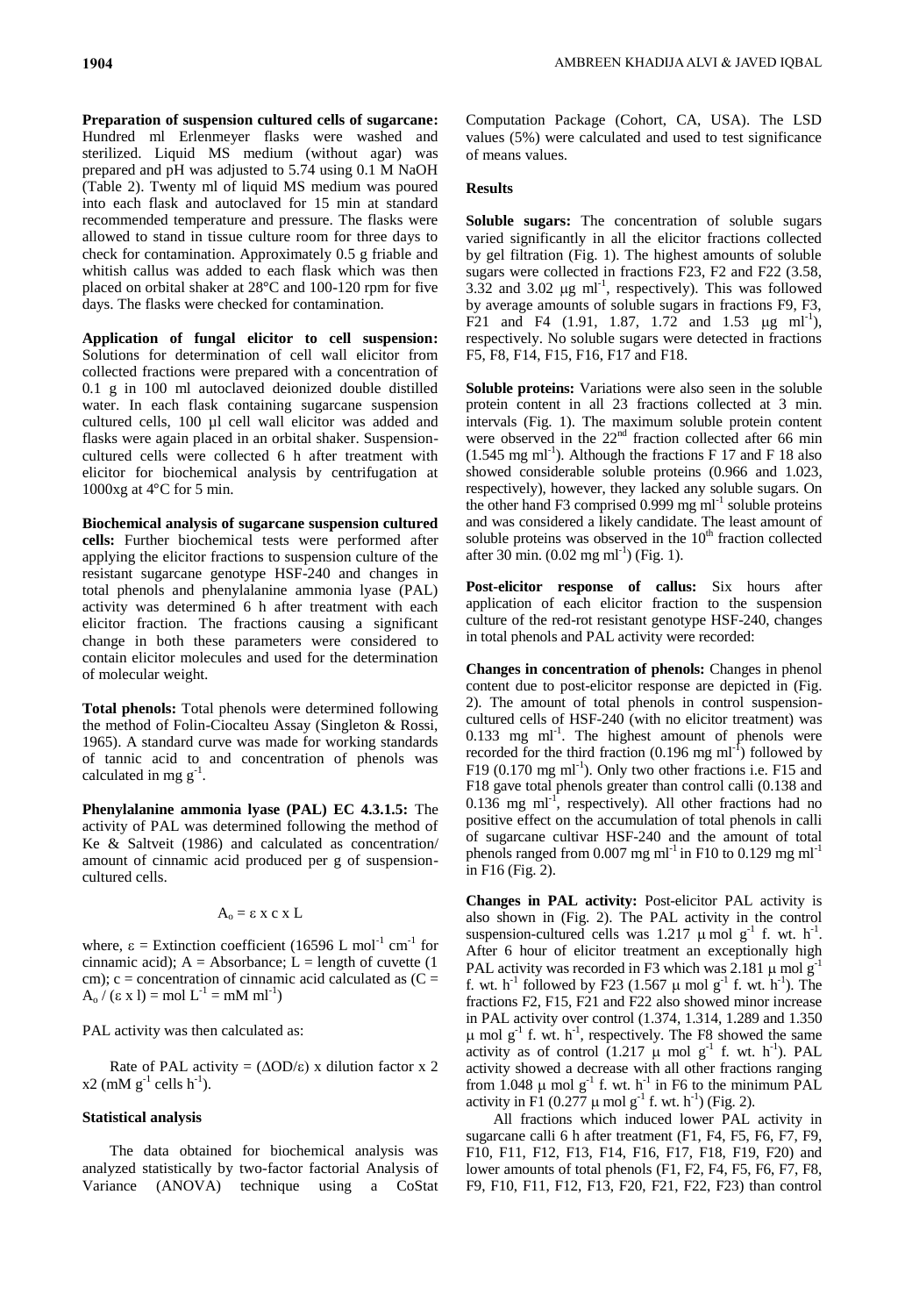values were not considered to have the elicitor molecules (Figs. 1 & 2). Of the remaining two fractions F3 and F15, the PAL activity and total phenols in F15 were almost similar to control values. However, an exceptional increase was recorded for both PAL activity and total phenolic content 6 h after treatment by the third fraction (F3) in the callus of the resistant sugarcane genotype HSF-240. On the basis of these findings, the third fraction (F3) was considered to have the active elicitor molecules. At the same time this fraction had an adequate quantity of soluble proteins and sugars which indicated that the elicitor molecules might be glycoprotein in nature (Fig. 1).

**Molecular weight of elicitor:** The molecular weight of elicitor was determined by using two tracking dyes Blue Dextran 2000 (Mol. Wt. 2000 kDa) and yellow peridoxal 5′ phosphate (Mol. Wt. 247.14 Da). Since the fraction (F3) containing the active elicitor molecules was eluted within the void volume for Blue Dextran, the molecular weight of the elicitor was concluded to be greater than 2000 kDa. A regression plot was drawn and from the regression equation (y =  $-66658x + 3^6$ ), the molecular weight of this glycol-proteinious elicitor was estimated to be approximately 2133.446 kDa (Fig. 3).



Fig. 1. Concentration of soluble sugars and proteins in various fractions of the elicitor obtained from *Colletotrichum falcatum* mycelial mat and partially purified by gel filtration using a Sephadex G-200 column*.* The y-axis on the left shows the concentration of soluble proteins (mg ml<sup>-1</sup>), whereas the right y-axis represents the total soluble sugars ( $\mu$ g ml<sup>-1</sup>). F 1 to F 23 on the x-axis represents the 23 fractions collected by gel filtration. The concentrations of soluble proteins and soluble sugars are written above their respective bars.



Fig. 2. Phenylalanine ammonia lyase (PAL) activity and total phenols in the suspension-cultured cells of the resistant sugarcane cultivar HSF-240 6 h after treatment with elicitor fractions of *Colletotrichum falcatum* partially purified by gel filtration using a Sephadex G-200 column. The y-axis on the left shows the concentration of total phenols (mg ml<sup>-1</sup>), whereas the right y-axis represents the PAL activity recorded in suspension-cultured cells of HSF-240 ( $\mu$  mol g<sup>-1</sup> f. wt. h<sup>-1</sup>). F 1 to F 23 on the x-axis represents the 23 fractions collected by gel filtration and C is the control sample. The concentration of total phenols and PAL activity is written above the respective bar.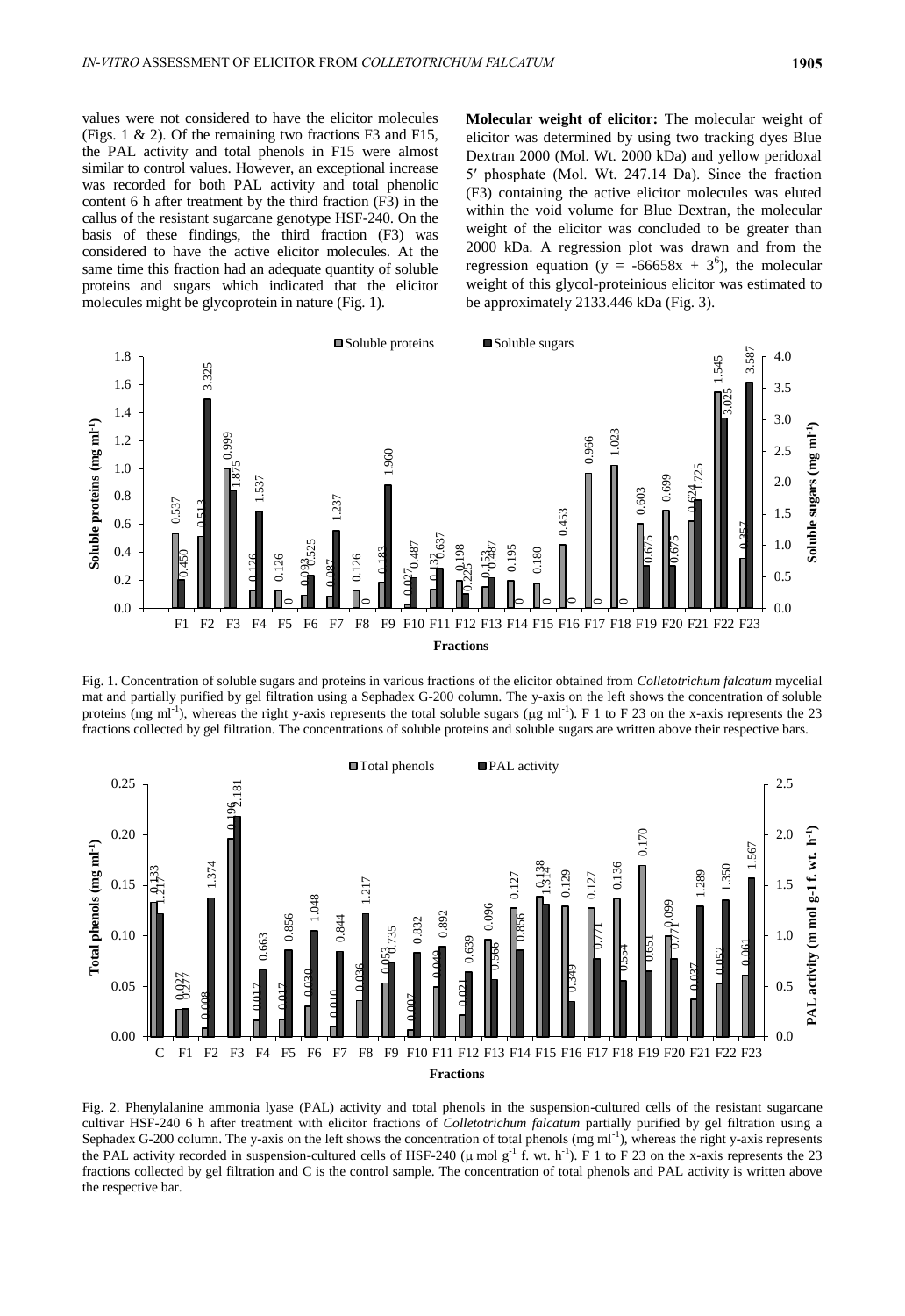

Fig. 3. A regression plot showing a trend line fitted on known molecular weights of the two tracking dyes Blue Dextran 2000 (Mol. Wt. 2000 kDa) and yellow peridoxal 5′ phosphate (Mol. Wt. 247.14 Da).

#### **Discussion**

Induction of disease resistance in plants by elicitor molecules is linked to increase in enzyme activity like that of the metabolic pathways linked phenyl-propanoid metabolism (e.g. PAL) accompanied by elevated levels of phenolic contents. Many researchers have associated increased pathogen resistance with increase in phenolic content in plants and have demonstrated that treatment of susceptible plants with precursors of phenolic compounds such as quinic acid and phenylalanine increased their phenolic content and their resistance to various pathogens. Moreover, many phenolic compounds are known to possess antimicrobial properties, function as precursors to structural polymers such as lignin, or serve as signal molecules to activate plant defense genes (Javaraj *et al.*, 2010; Vishwanathan, 2012). Thus, changes in these biochemical attributes could be directly linked with elicitation of defense responses against pathogens like *Colletotrichum falcatum.*

In the current experiment fungal elicitor was isolated from the mycellial cell wall of *Colletotrichum falcatum* and partially purified and fractioned by gel filtration. Twenty three fractions were collected and then analyzed for soluble sugar and protein contents. Biochemical tests were performed by each fraction by applying it to suspension culture of the resistant genotype HSF-240 and changes in total phenols and phenylalanine ammonia lyase (PAL) activity was determined 6 h after treatment with each elicitor fraction. A fraction giving a well-coordinated activity of PAL with phenols in suspension-cultured cells of the resistant genotype HSF-240, 6 h after treatment with elicitor and at the same time itself possessing sufficient sugars and protein content was supposed to have the elicitor molecule (Ramesh-Sundar *et al.*, 2008).

From the results of the study on fungal elicitor fractions, it was determined that the third fraction (F3) was considered to have the active elicitor molecules since the highest PAL activity (2.181  $\mu$  mol g<sup>-1</sup> f. wt. h<sup>-1</sup>) and

phenolic contents  $(0.196 \text{ mg } \text{ml}^{-1})$  were induced in sugarcane suspension-cultured cells of the resistant genotype, HSF-240, 6 h after treatment by this fraction. Moreover, this fraction itself had reasonable soluble proteins (0.999 mg ml<sup>-1</sup>) and sugars (1.87  $\mu$ g ml<sup>-1</sup>) which confirmed that the elicitor molecules were glyco-protein in nature (Ramesh-Sundar *et al*., 2002). These results indicated that the fungal elicitor induced plant defense response by triggering the activity of PAL and thereby enhanced synthesis and accumulation of phenols as also indicated in previous studies (Li *et al.*, 2011; Zhang *et al.*, 2011; Vishwanathan, 2012; Tahsili *et al.*, 2014; Sharma & Tamta, 2015).

The  $22<sup>nd</sup>$  fraction of the elicitor contained the highest protein  $(1.545 \text{ mg ml}^{-1})$  content, at the same time, this fraction also contained exceptionally high sugar content  $(3.025 \,\mu g \text{ ml}^{-1})$ . Therefore, this fraction was supposed to contain small polysaccharides, polypeptides and/or glycoprotein molecules that got eluted from the column at the end (Pessoni *et al.*, 2005). The  $14<sup>th</sup>$  to  $18<sup>th</sup>$  fractions consisted only of proteins and no soluble sugars were recorded. They had no effect on phenol accumulation in sugarcane suspension-cultured cells. Moreover, they stimulated significantly lower PAL activity. This indicated that these fractions contained only medium sized structural proteins of the fungal cell wall (Fontaine *et al.*, 1997). Although, the  $23<sup>rd</sup>$  fraction showed the highest soluble sugars among all fractions  $(3.587 \mu g \text{ ml}^{-1})$ followed by the  $2<sup>nd</sup>$  fraction (3.325 µg ml<sup>-1</sup>), both these fractions had significantly low protein contents i.e. 0.357 and  $0.513$  mg  $\text{ml}^{-1}$ , respectively. In addition, they also induced little PAL activity and the phenolic contents were significantly lower in cells treated with these fractions. Therefore, they were believed not to have the elicitor molecules but sugars and polypeptides of various sizes that had the ability to trigger some PAL activity. It could be that the 23<sup>rd</sup> fraction had small sugar molecules and polypeptides while the  $2<sup>nd</sup>$  fraction contained large polysaccharides such as  $\alpha$  and  $\beta$  (1-3)-glucans complexed with chitin to form polymers making an integral component of fungal cell wall (Leal *et al.*, 1995; Kang *et al.*, 2018). All other fractions had no significant effect on enhancing the accumulation of phenols and PAL activity in sugarcane suspension-cultured cells and were assumed to consist of only structural molecules.

The molecular weight of the glycoprotein elicitor isolated from red rot fungus *Colletotrichum falcatum* from the present study was estimated to be approximately 2133.446 kDa. This is in line with other researchers who have also shown that the elicitor is a glycoprotein of high molecular weight (Ramesh-Sundar *et al*., 2002; 2008). In other studies, the elicitors isolated from fungal pathogens *Verticillium dahliae* (*Verticillium*  wilt in cotton)*, Magnaporthe oryzae* (rice blast fungus)*, Alternaria tenuissima* (a ubiquitous pathogen)*, Phytophthora palmivora* (stem rot in durian and rubber trees) and *Phytophthora colocasiae* (leaf blight of taro) have also been reported to be glycoproteins of high molecular weight (Yang *et al.*, 2009; Mishra *et al.*, 2009; 2010; Bu *et al.*, 2014; Chen *et al.*, 2014; Pettongkhao & Churngchow, 2019).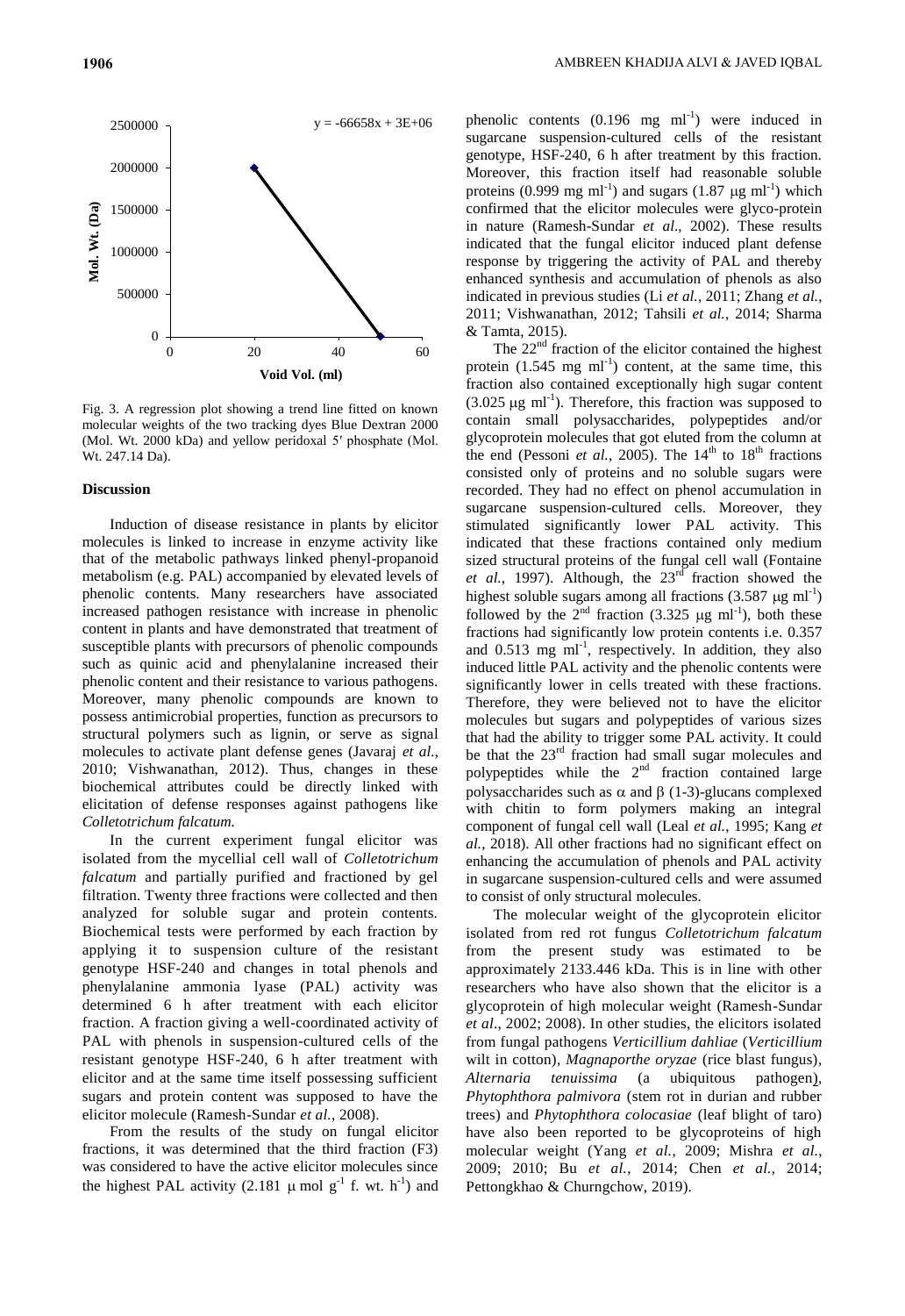Elicitor molecules have the potential to be used to induce systemic acquired resistance in compatible host plants. Thus, making them capable of defending against pests by inducing a variety of structural changes and synthesis of anti-microbial chemicals. Moreover, a single type of elicitor can confer resistance to a broad range of parasites. The use of environmentally safe elicitor molecules to activate desired resistance in plants may be the most effective method of achieving crop protection (Mousavi *et al.*, 2017).

### **Acknowledgement**

This manuscript has been extracted from the Ph.D. thesis of the first author.

#### **References**

- Albersheim, P. and A.J. Anderson-Prouty. 1975. Carbohydrates, proteins, cell surfaces and the biochemistry pathogenesis. *Ann. Rev. Plant Physiol*., 26: 31-52.
- Alvi, A.K. and J. Iqbal. 2014. Isolation and partial purification of toxin from *Colletotrichum falcatum*: the causal agent of red rot in sugarcane. *Pak. J. Bot.*, 46(3): 1087-1091.
- Andrews, P. 1964. Estimation of the molecular weights of proteins by Sephadex gel-filtration. *Biochem. J.*, 91(2): 222-233.
- Anonymous. 2015. Agricultural Statistics of Pakistan (2013- 2014). URL: https://www.pbs.gov.pk/content/table-1-areaand-production-important-crops
- Anonymous. 2018. Food and Agricultural Organization of United Nations. Economic and Social Department. The Statistical Division; FAO: Rome, Italy, 2018.
- Ashwin, N.M.R., E.L. Barnabas, A.R. Sundar, M. Muthumeena, P. Malathi and R. Viswanathan. 2017. Disease suppressive effects of resistance-inducing agents against red rot of sugarcane. *Eur. J. Plant Pathol.*, 149(2): 285-297.
- Ben Salah, I., S. Aghrouss, A. Douira, S. Aissam, Z. El Alaoui-Talibi, A. Filali-Maltouf and C. El Modafar. 2018. Seaweed polysaccharides as bio-elicitors of natural defenses in olive trees against *Verticillium* wilt of olive. *J. Plant Inter.*, 13(1): 248-255.
- Bensadoun, A. and D. Weinstein. 1976. Assay of proteins in the presence of interfering materials. *Anal. Biochem.*, 70: 241-251.
- Bharti, Y.P., A. Kumar, D.D.K. Sharma, S.K. Singh and D.N. Shukla. 2014. Morphological, physiological and pathological variations among isolates of *Colletotrichum falcatum* that cause red rot of sugarcane. *Afr. J. Microbiol. Res.*, 8(10): 1040-1049.
- Bu, B., D. Qiu, H. Zeng, L. Guo, J. Yuan and X. Yang. 2014. A fungal protein elicitor PevD1 induces *Verticillium* wilt resistance in cotton. *Plant Cell Rep.*, 33(3): 461-470.
- Chen, M., C. Zhang, Q. Zi, D. Qiu, W. Liu and H. Zeng. 2014. A novel elicitor identified from *Magnaporthe oryzae* triggers defense responses in tobacco and rice. *Plant Cell Rep.*, 33(11): 1865-1879.
- Czapek, F. 1902-1903. Untersuchungen über die Stickstoffgewinnung und Eiweißbildung der Pflanzen. *Beitr. Chem. Physiol. Pahtol.*, 1: 540-560.
- Dische, Z. 1962. Color reactions of hexuronic acids. In: Methods in Carbohydrate Chemistry. (Eds.): Whistler, R.L. and M.L. Wolfrom. vol. 1. Academic Press, Inc., New York, pp. 497-501
- Dox, A.W. 1910. The intracellular enzymes of *Penicillium* and *Aspergillus* with special references to those of *P. camenberti*. *U.S. Dept. Agr. Bur. Anim. Ind. Bull.*, 120: 170.
- Feliss, N. and M. Martinez-Carrion. 1970. The molecular weight and subunits of the isozymes of glutamic aspartic transaminase, *Biochem. Biophys. Res. Commun.*, 40(4): 932-940.
- Fontaine, T., I. Mouyna, R.P. Harthand, S. Paris and J.P. Latge. 1997. From the surface to the inner layer of the fungal cell wall. *Biochem. Soc. Trans.,* 25: 194-199.
- Hossain, M.I., K. Ahmad, Y. Siddiqui, N. Saad, Z. Rahman, A.O. Haruna and S.K. Bejo, 2020. Current and prospective strategies on detecting and managing *Colletotrichum falcatum* causing red rot of sugarcane. *Agronomy*, 10(9): 1253.
- Ishtiaq, M., T. Hussain, K.H. Bhatti, T. Adesemoye, M. Maqbool, S. Azam and A. Ghani. 2019. Management of rootrot diseases of eight wheat varieties using resistance and biological control agents techniques. *Pak. J. Bot*., 51(1): 327-339.
- Jayaraj, J., R. Bhuvaneswari, R. Rabindran, S. Muthukrishnan and R. Velazhahan, 2010. Oxalic acid-induced resistance to *Rhizoctonia solani* in rice is associated with induction of phenolics, peroxidase and pathogenesis-related proteins. *J. Plant Inter.*, 5(2): 147-157.
- Kang, X., A. Kirui, A. Muszyński, M.C.D. Widanage, A. Chen, P. Azadi, P. Wang, F. Mentink-Vigier and T. Wang. 2018. Molecular architecture of fungal cell walls revealed by solid-state NMR. *Nature Commun.*, 9(1): 1-12.
- Ke, D. and M.E. Saltveit. 1986. Effects of calcium and auxin on russet spotting and phenylalanine ammonia-lyase activity in iceberg lettuce. *Hort. Sci.*, 21: 1169-1171.
- Khalid, M., Z.K. Shinwari, A. Zubair, Humaira and M.A. Rabbani. 2019. Diversity and DNA fingerprinting of sugarcane (*Saccharum officinarum* L.) genotypes using microsatellite markers. *Pak. J. Bot*., 51(4): 1273-1282.
- Koch, R. 1893. Ueber den augenblicklichen Stand der bakteriologischen Choleradiagnose". *J. Hyg. Inf*., 14: 319-33.
- Le Mire, G., A. Siah, B. Marolleau, M. Gaucher, C. Maumené, Y. Brostaux, S. Massart, M.N. Brisset and M.H. Jijakli. 2019. Evaluation of λ-carrageenan, CpG-ODN, glycine betaine, *Spirulina platensis*, and ergosterol as elicitors for control of *Zymoseptoria tritici* in wheat. *Phytopathology*, 109(3): 409-417.
- Leal, J.A., J. Jimenez-Barbero, B. Gomez-Miranda, E. Parra, A. Prieto and M. Bernabe. 1995. Structural investigation of cell-wall polysaccharides from *Neosartorya*: relationships with their putative anamorphs of *Aspergillus. Carbohydr. Res.,* 273: 255-262.
- Li, W., W. Gao, A. Shao, Y. He and L. Huang. 2011. Effect of elicitors on induction and manipulation of secondary metabolic effective ingredients in *Salvia miltiorrhiza*. *Zhongguo Zhong Yao Za Zhi*, 36(3): 258-262.
- Mishra, A.K., K. Sharma and R.S. Misra. 2009. Purification and characterization of elicitor protein from *Phytophthora colocasiae* and basic resistance in *Colocasia esculenta*. *Microbiol. Res.*, 164(6): 688-693.
- Mishra, A.K., K. Sharma and R.S. Misra. 2010. Cloning and characterization of cDNA encoding an elicitor of *Phytophthora colocasiae*. *Microbiol. Res.*, 165(2): 97-107.
- Mousavi, E.A., F. Nasibi, K. Manouchehri Kalantari and H. Oloumi. 2017. Stimulation effect of carrageenan on enzymatic defense system of sweet basil against *Cuscuta* campestris infection. *J. Plant Inter.*, 12(1): 286-294.
- Murashige, T. and F. Skoog. 1962. A revised medium for rapid growth and bioassays with tobacco tissue cultures. *Physiol. Plant.,* 15(3): 473-497.
- Naveen, J., P. Hariprasad, S.C. Nayaka and S.R. Niranjana. 2013. Cerebroside mediated elicitation of defense response in chilli (*Capsicum annuum* L.) against *Colletotrichum capsici* infection. *J. Plant Inter.*, 8(1): 65-73.